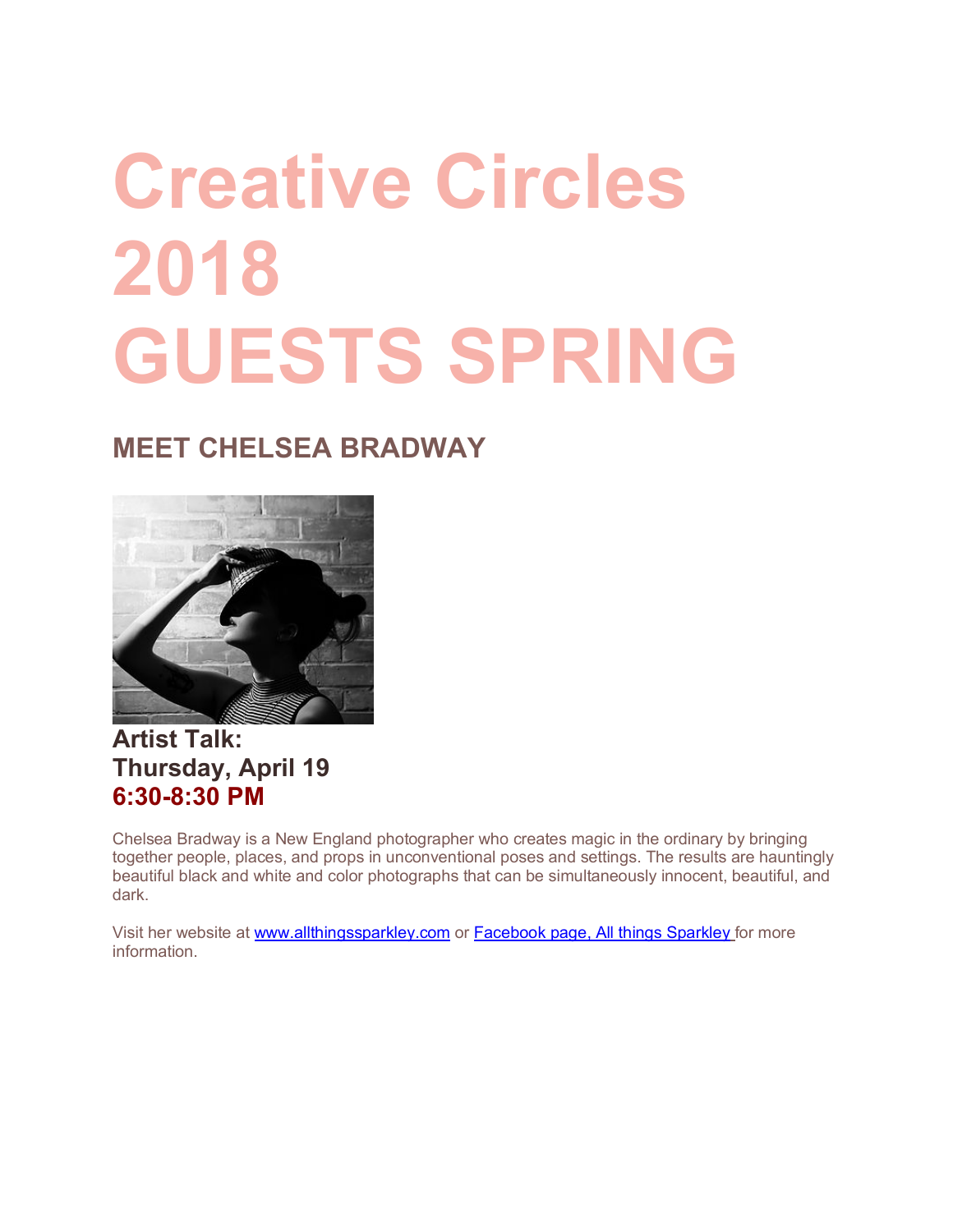# **MEET JANET SCHWARTZ**



### **Artist Talk and Demo: Thursday, May 31 6:30-8:30 PM**

As a practicing artist and art workshop instructor, Janet immerses herself in the arts, either working, teaching or attending workshops to fine-tune her skills.

Her work ranges from figurative oil paintings to moody urban charcoals to dreamlike traffic scenes. Janet brings a very personal and unique viewpoint to her work, describing it as realism with an impressionist edge.

Janet has a B.A in Art Education.

Website: https://www.janetschwartzart.com



## **MEET DAVE KAPHAMMER**

**Artist Talk and Demo: Thursday, May 31 6:30-8:30 PM**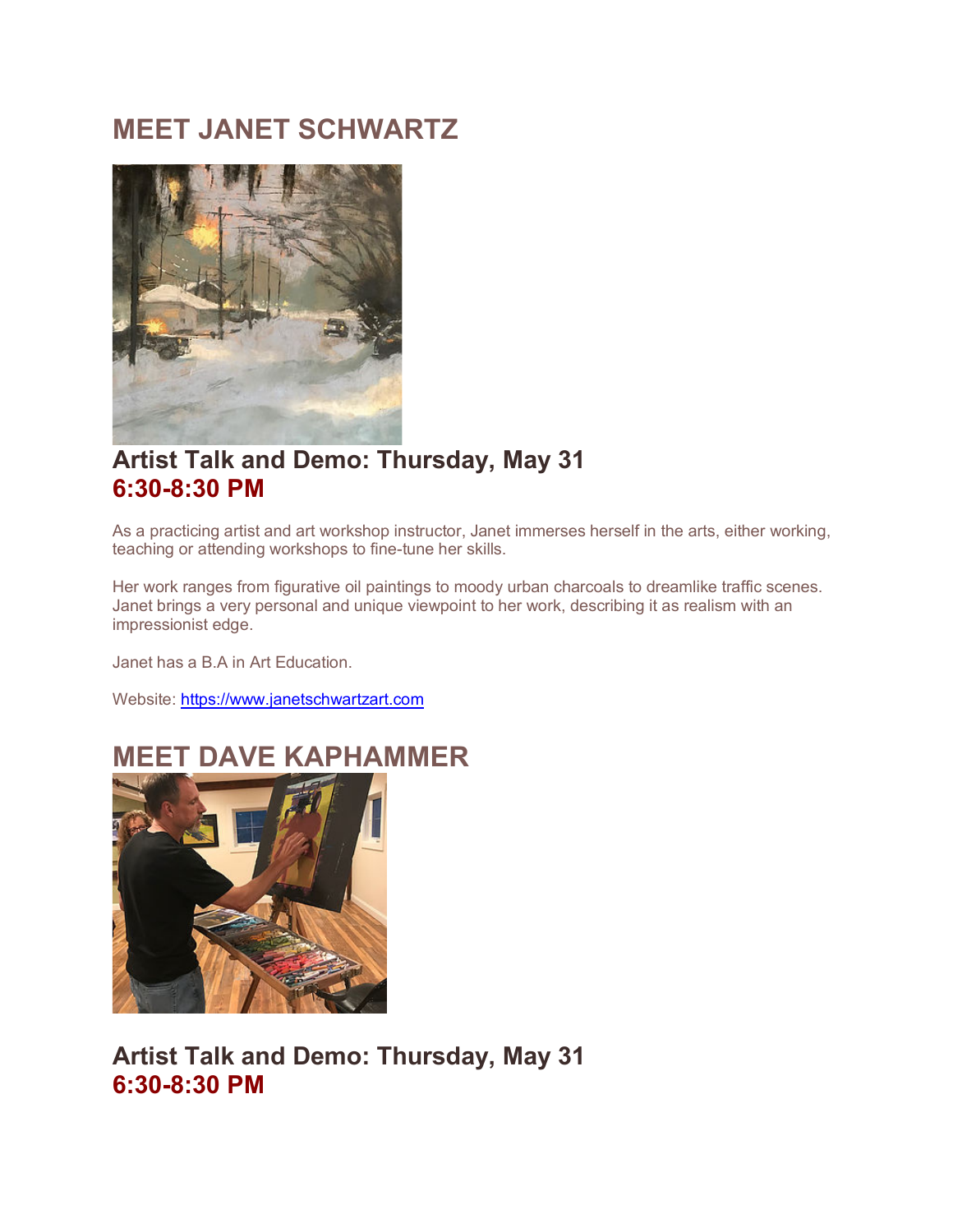I have been drawing all my life, and like many artists, first inspired by Dr. Seuss books. My formal art education started at the Worcester Art Museum about 10 years ago, where I studied charcoal drawing of figures and still life. At the insistence of one of the drawing instructors I tried pastels - they grabbed me and never let go.

Website: https://www.davekaphammerart.com

# **GUESTS FALL**

# **MEET PAULA DeSIMONE**



**Artist Talk and Demo Thursday, November 15 6:30-8:30 PM**

**Paula DeSimone**, artist, author and educator is a graduate of Massachusetts College of Art. DeSimone's colorful and multi-layered works, paintings and monotypes have been selected into major International and National Juried Exhibitions.

#### **International Exhibitions**

Boston Printmakers 2015 North American Biennial, Monotype 4thBiennial FootPrint 2014 International Competition, Monotype

#### **National Exhibitions**

2018 National Prize Show, Cambridge Art Association, Monotype MGNE 2018 Fifth National Monotype/Monoprint Juried Exhibition, Monotype The Attleboro Arts Museum 2016 National Exhibition Patterns, Monotype 2016 National Prize Show, Cambridge Art Association, Monotype Northeast Prize Show, Red Biennial 2016/2017 Cambridge Art Association, Monotype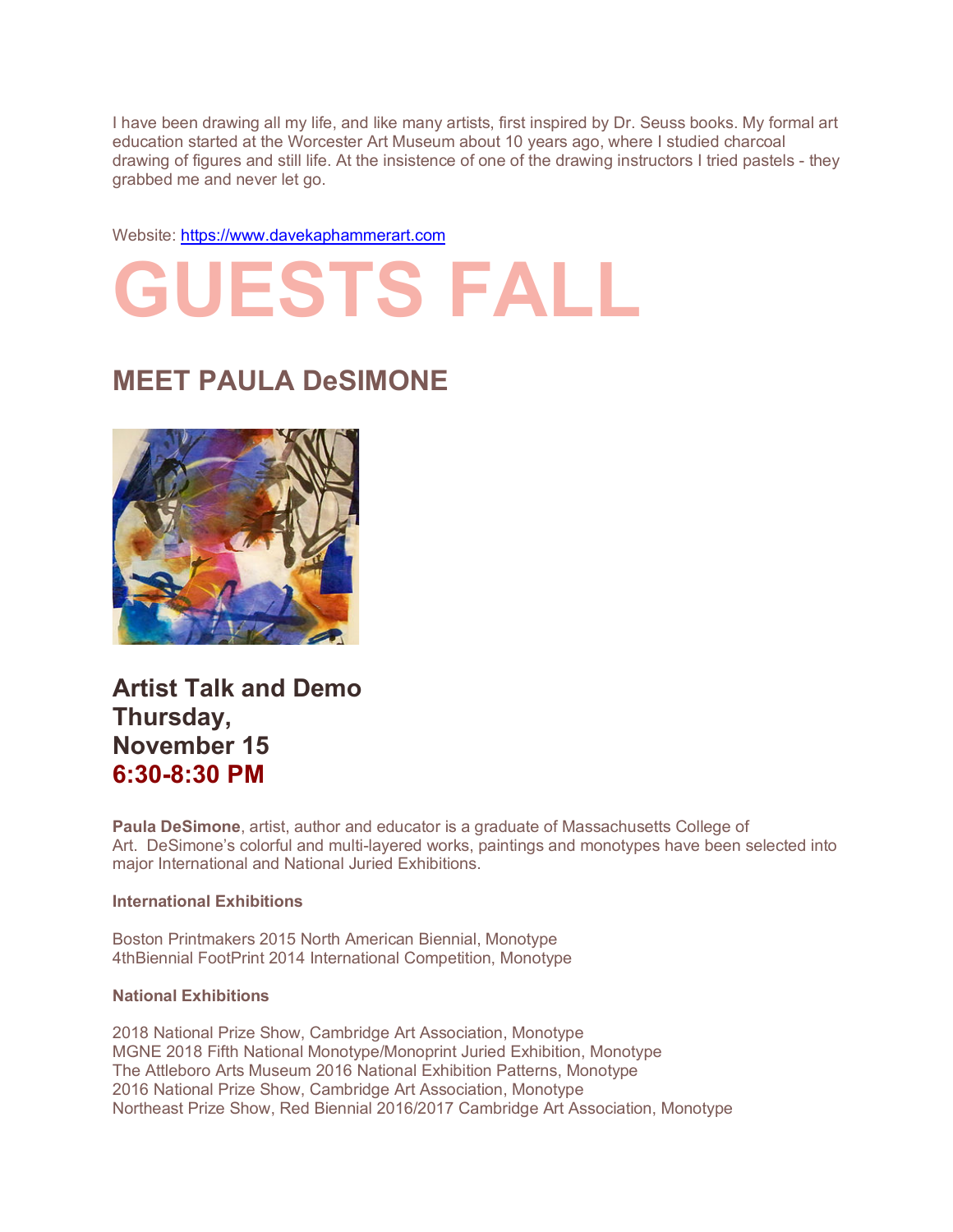Northeast Prize Show, Platinum, 2014/2015 Cambridge Art Association, Monotype National Prize Show 2014, Cambridge Art Association, Monotype The Attleboro Arts Museum, National Juried Exhibit, 2013, What Goes Around Monotype The Monotype Guild of New England, Third National Monotype/MonoprintJuried Exhibition 2013, Monotype Blanche Ames National Juried Exhibition 2012, Monotype Expo 31 National JuriedCompetition 2012, Monotype Craft USA 2008 National Triennial, Mixed Media The 8-Visions Awards Recipient, AttleboroArts Museum, 2007. Mixed Media

She is the author of four books on the subject of surface painting and is credited for developing a Certificate Program in Decorative Painting at Rhode Island School of Design, CE.

She has taught at the Museum level for over thirty years. Museum of Fine Arts, Boston Fuller Craft Museum DeCordova Museum Danforth Museum Attleboro Arts Museum Rhode Island School of Design, CE

DeSimone is a current member of the Cambridge Art Association, as well as the Monotype Guild of New England.

Currently, she is teaching Studio Painting Courses at the Danforth Art Museum School, FSU.

She is represented by L'Attitude Gallery Boston, MA. Her work is held in the prestigious hospital and corporate collections including:

Children's Hospital, Boston – New Research Building, Life Science Center and Corporate Offices Children's Hospital, Waltham and Lexington Newton Wellesley Hospital U-Mass Memorial, Worcester East Boston Neighborhood Health Center Goldman-Sachs Corporate Collection, New York IGuzzini, Florence, Italy

Visit www.pauladesimonefineart.com for more information.

# **MEET JAN KRAUSE GREENE**

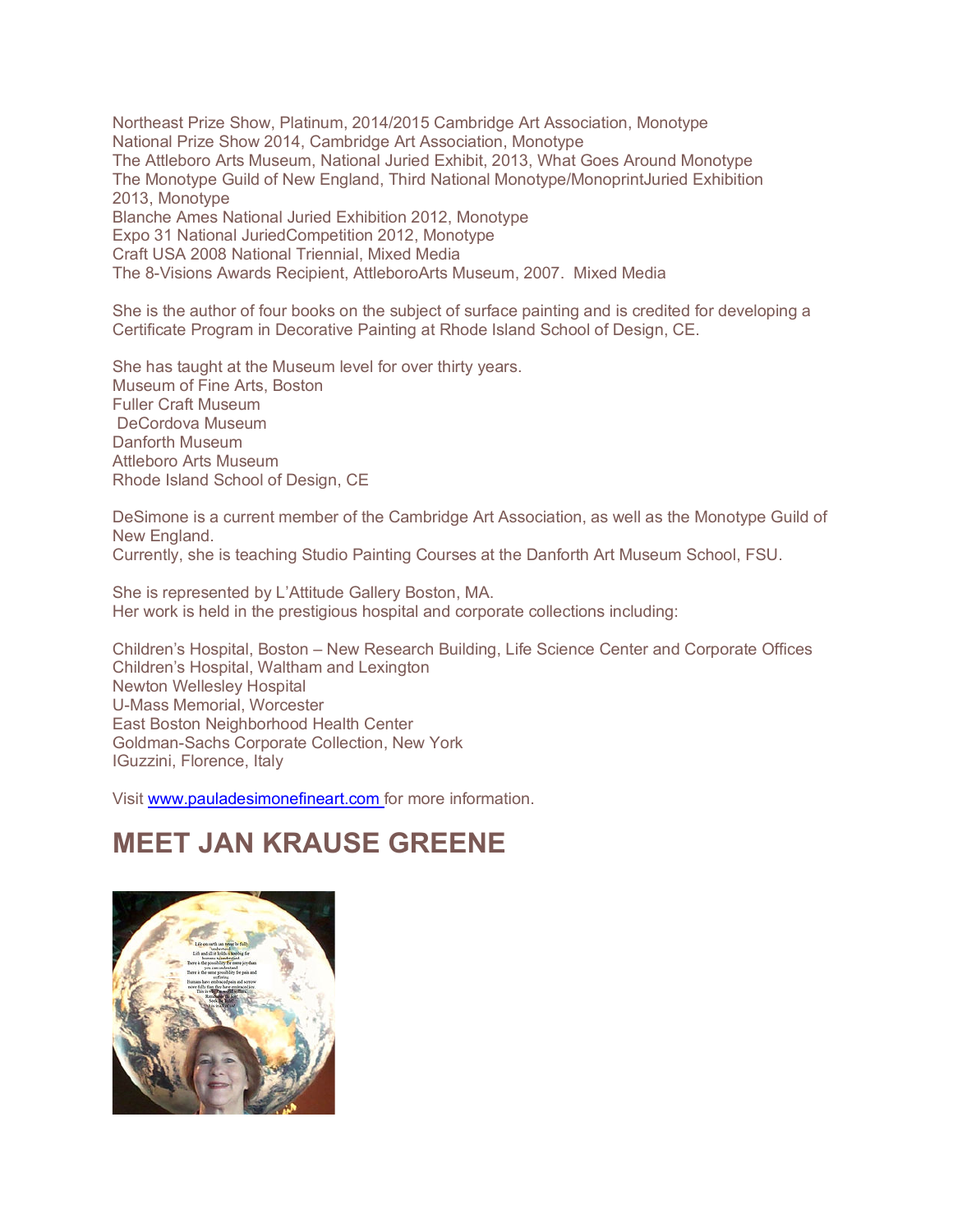## **Workshop: Thursday, October 18 6:30-8:30 PM**

Jan Krause Greene is the author of I Call Myself Earth Girl, a novel which explores how a woman opens herself to mystic wisdom when she discovers she is pregnant and is convinced that she conceived the baby in a dream.

Currently working on the sequel, she also helps individuals embrace their own creativity through Finding YOUR Voice Workshops. Following intuition throughout her life has opened the way to a wide variety of experiences, many of which have provided inspiration for writing and story-telling.

She is part of the performing trio, Shadow, and Light Storytellers and is currently serving as Vice President of the Women's National Book Association, Boston Chapter. In October, she and four other local writers founded Action for Compassion.

Information: www.jkgreene.com

# **MEET CHERYL MELODY**



## **Workshop: Thursday, October 18 6:30-8:30 PM**

Cheryl Melody Baskin is the author of the motivational self-help book, "Shift of Heart: Paths to Healing and Love,"(www.amazon.com; www.shiftofheart.com ), and is presently working on her second book. She is a singer, songwriter, intuitive life wisdom coach, sound healer, and educator, offers motivational speaking, workshops, and concerts, teaches early childhood music and works with Alzheimer's patients using sound, movement, meditation and purposeful words. Including her new CD release, "Listen to the Whispers," she has created nine albums.

Cheryl Melody also has written a 3-act musical, "Peace Begins with You and Me," (www.cherylmelody.com), and it is being performed internationally. She graduated and taught at Lesley University and studied cello and music education at Hartt College of Music. She has always been introspective, embracing the question of how to live with all of life's dimensions, challenges and shadow and light emotional experiences with grace, acceptance, playfulness, deep inner listening, compassion, lightness, and love.